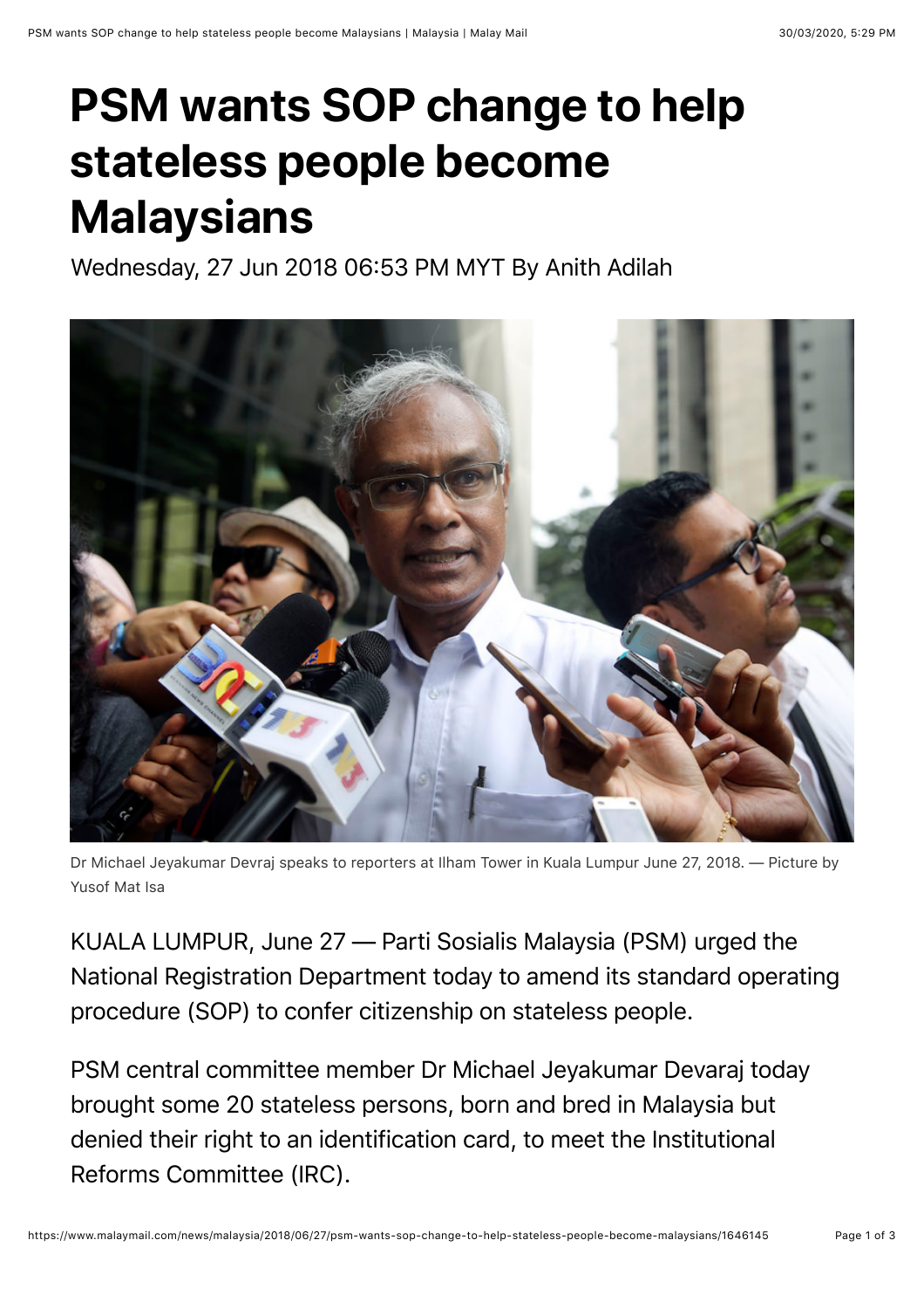"We are asking the government enact a new SOP to approve citizenship for any children born in Malaysia, to a Malaysian father who can be identified through records like a birth certificate or DNA test.

"On top of that, the SOP needs to be amended so that all children who have been adopted for more than five years by a Malaysian family can also get citizenships," he told reporters at Ilham Tower today.

The former Sg Siput MP said the government should not further marginalise stateless people.

"If the government doesn't come up with a solution, these stateless people will suffer more as their younger generations will also continue to be stateless.

"This doesn't help them or the country move forward," he said.

He also proposed that the Home Ministry grant citizenships to those who have lived in shelter homes, pointing out that a similar struggle will be faced by children who are now under the care of government baby hatches.

"They will have the same problem again if they are only granted an identification card when they find their birth mothers.

"How they are supposed to find them later in life?" he asked.

Ragu Rajamani, 43, who is one of the individuals denied citizenship as he was raised in an orphanage, said he still had trouble opening a retirement savings account be he does not have an identification card.

"I cannot even open a bank account or EPF account, which makes things really difficult for me. I want the new government to help review my case and make life easier for people in the same boat as me," he said.